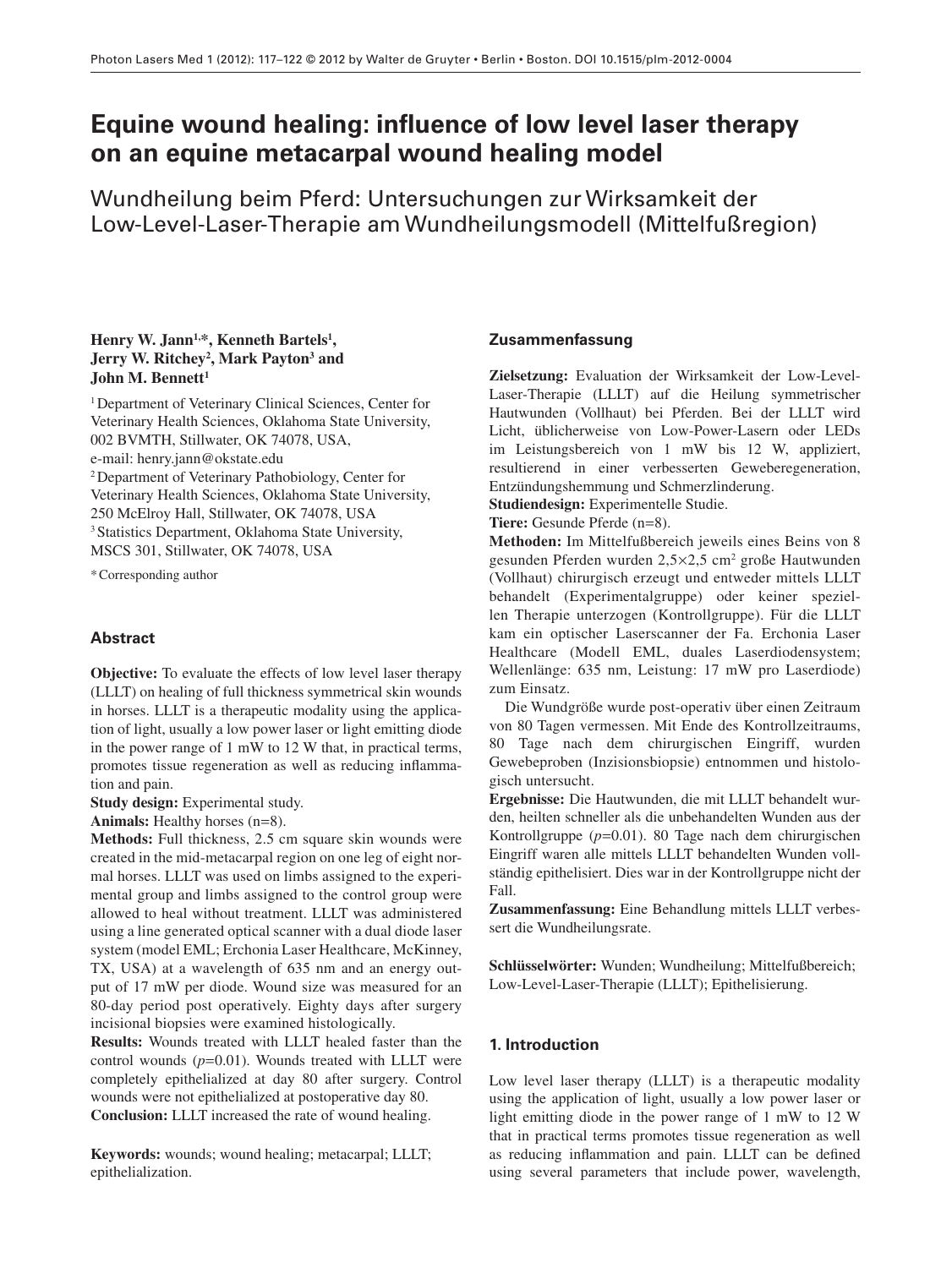pulse rate and duration, total irradiation time, intensity  $(W/cm<sup>2</sup>)$ , and dose (J/cm<sup>2</sup>). Classifications of lasers, designated by the American National Standards Institute, used for LLLT range from Class 2 through 4. Conceptually, LLLT is not considered a photothermal activity but in practice – using some Class 3B and 4 devices – photothermal activity (not including tissue ablation) may occur to a limited extent. The basic mechanism, as defined for LLLT, is considered photochemical or tissue activity through photobiomodulation or photobiostimulation  $[1, 2]$ . This study utilizes a Class 3B LLLT device to enhance wound healing in the equine wound model.

 Wound healing in the distal limbs of horses is an aspect of veterinary medicine that has made few advances in spite of our expanding knowledge and technological progress. In fact, treating distal leg wounds (DLWs) and the ensuing exuberant granulation tissue remains one of the most frustrating clinical challenges [3]. There have been countless topical preparations and medications that have been applied to DLWs over the millennia and even in recent times, but few have actually been scientifically shown to possess significant clinical efficacy. There have been numerous studies comparing treatments such as corticosteroids [4], platelet rich plasma [5], occlusive dressings [6], and collagen gel [7], growth factors [8] and immobilization [9], but no treatment has been shown to have a statistically significant effect on the healing rate of full thickness excisional skin wounds. The goals of treating DLWs include minimizing exuberant granulation tissue and facilitating contraction and epithelialization. Minimizing scar tissue and adhesion of underlying deep structures are also important considerations [10].

 LLLT has been shown to be beneficial in facilitating healing of slow or non-healing wounds in laboratory animals  $[11]$  and humans  $[12-15]$ . LLLT stimulates cellular physiologic processes [16] . Near-infrared light stimulates cytochrome c oxidase located within the mitochondrial respiratory chain [17-19]. This causes up-regulation of oxidative phosphorylation and increased production of adenosine triphosphate (ATP) [20, 21]. Increased ATP availability augments intracellular and extracellular signaling resulting in pain and edema reduction [22–24]. Efficacy of LLLT in wound healing, control of inflammation, and pain management has also been documented [25, 26]. The physiological effect of LLLT is one of direct stimulation of tissue without thermal vaporization. A visible light is emitted with a wavelength of 630-640 nm that easily passes through dermal tissue [23, 27]. Documented effects of LLLT include increased production of growth factors, cellular matrix, angiogenesis, and cytokine release [28, 29]. Other events critical to wound healing that occur between 630 and 640 nm include activation of fibroblasts and keratocytes, DNA replication, cellular proliferation, and angiogenesis [30–32]. This experiment attempted to document the effects of LLLT (635 nm wavelength red laser light) on the healing characteristics of surgically created identical and symmetrical DLWs in a controlled environment. **Figure 1** 2.5×2.5 cm<sup>2</sup> full-thickness skin wound.

# **2. Materials and methods**

#### **2.1. Horses**

Eight mature mares were studied. Age range was  $5-12$  years and weight range was 464–615 kg.

#### **2.2. Surgical procedure and LLLT treatment**

 Treatment protocols of the animals in this project were approved by the Institutional Animal Care and Use Committee. Application of the low level ANSI Class 3B medical laser for this project was utilized in accordance with ANSI Z136.3 guideline " American National Standard for Safe Use of Lasers in Health Care" (2005).

 After induction and maintenance of general anesthesia, DLWs were created on limbs of eight mature horses. A unilateral full thickness 2.5 cm square excisional skin wound was created on the dorsal mid-metacarpal region equidistant from the carpometacarpal and metacarpophalangeal joints of each horse. The wounds were created with a #10 scalpel blade after tracing the outline with a stencil (Figure 1). Hemostasis was obtained with electrosurgical coagulation and all legs were bandaged for five days after surgery. Post-operative analgesia was provided with flunixin meglumine  $(1.1 \text{ mg/kg at } 12 \text{ h})$ for three days.

 A randomized experimental design was used so that an equal number of right and left legs were used for both control and experimental data points. LLLT was applied to the experimental wounds every other day for 80 days. The laser beam target area was determined by manually maintaining the optical scanner approximately 3 cm from the wound area and irradiating a  $4 \text{ cm}^2$  area (linear beam size) directly over the wound site (Figure 2). LLLT was administered using a line generated optical scanner with a dual diode laser system (model EML; Erchonia Laser Healthcare, McKinney, TX, USA) at a wavelength of 635 nm and an energy output of 17 mW per diode. Laser therapy was initiated and applied at the wound site for 5 min with pre-set pulsed laser therapy frequencies alternating from 28, 16, 12, to 4 Hz, with a  $50\%$ duty cycle from each diode, i.e., as the laser is a dual diode system one diode will pulse 28 and 16 Hz rotating frequencies every second and the other diode would pulse at 12 and 4 Hz.

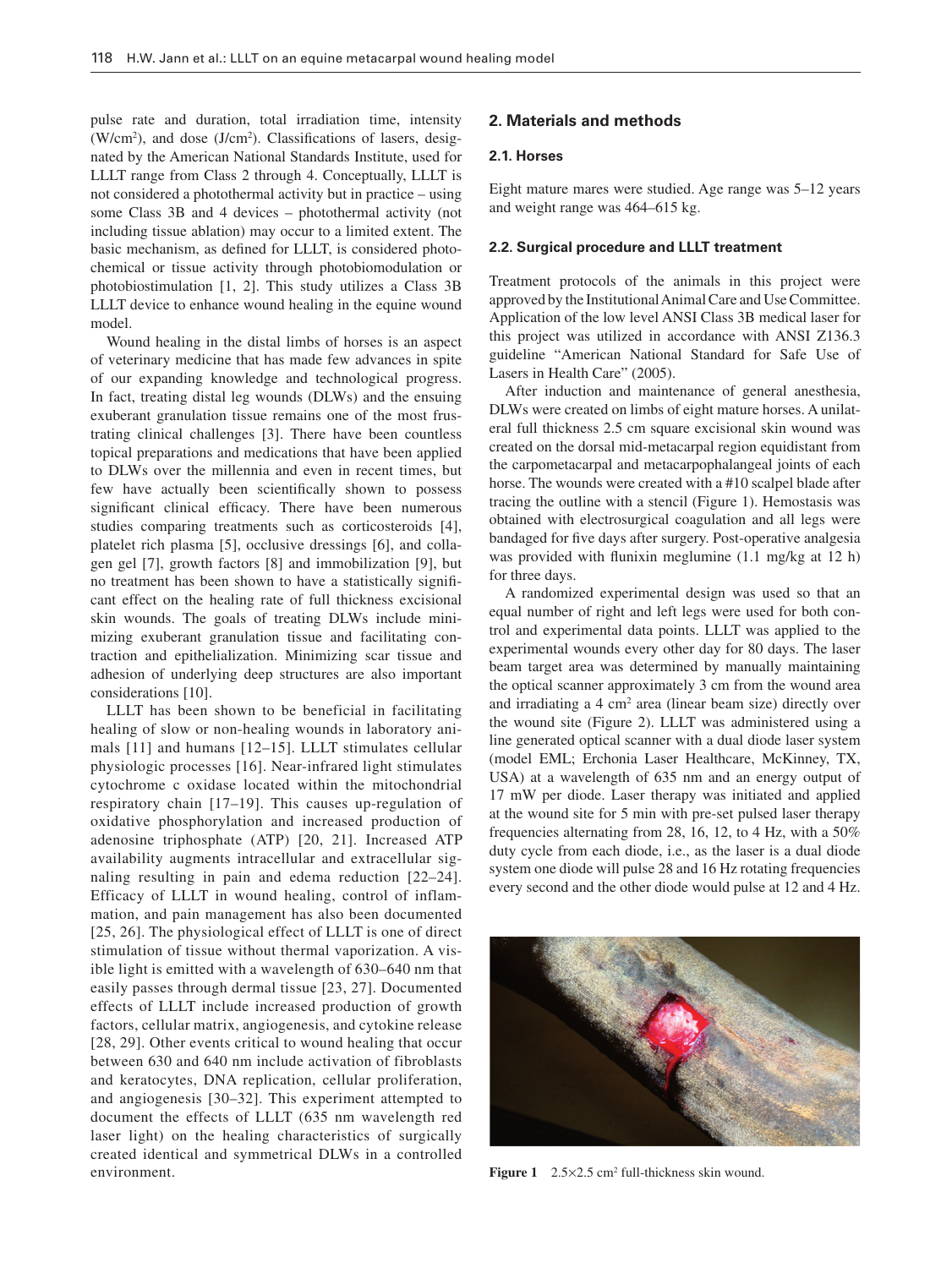

**Figure 2** LLLT of metacarpal wound using a dual-diode, line generated optical scanner (model EML; Erchonia Laser Healthcare, McKinney, TX, USA).

These energy parameters were established according to the manufacturer's specifications. Total energy delivered to the wound was 5.1 J/cm<sup>2</sup> per treatment.

 In conjunction with direct wound treatment, irradiation/ LLLT of the associated nerves proximal to the wound site (median/musculocutaneous nerves as they exited the brachial plexus) was also performed. The same optical scanner and dual diode laser system used for wound treatment was also employed for this aspect of the protocol. The scanner was held in contact or within 1 cm of the skin over the nerve trunks as they coursed distally to the area of the wound site. Laser beam size for this aspect of the LLLT was 1 cm<sup>2</sup>. Pulsed laser delivery frequencies were set at alternating frequencies from 9, 16, 33, to 60 Hz. Total irradiation time was 3 min for total energy delivery to the "trigger point" of  $1.6$  J/cm<sup>2</sup> per treatment.

 Wound size area was assessed digitally using ImageJ software (ImageJ 1.44p; National Institutes of Health, Bethesda, MD, USA). The wound size was calculated and wound healing curves were generated. Control curves were compared to experimental curves and a statistical analysis was obtained.

### **2.3. Statistical analysis**

 All statistical analyses were conducted with PC SAS Version 9.2 (SAS Institute, Cary, NC, USA). Analysis of variance procedures assuming a repeated measures model were utilized to ascertain the effects of treatment, time and the treatment by time interaction. An autoregressive analysis with time period 1 covariance structure was used to model the intrahorse variation over time. The analysis focused on wound data measured after day 26. The interaction of treatment by time was assessed, and if not significant, main effects of time

and treatment evaluated. All tests were considered significant if  $p < 0.05$ .

### **3. Results**

#### **3.1. Rate of wound healing**

The time by treatment interaction was not significant  $(p=0.9802)$ , which enabled us to evaluate the main effect of treatment (averaged over time). The effect of treatment averaged over time was significant (control mean=0.25 vs. treatment mean= $0.15$ ;  $p=0.0134$ ). There was a steady decrease in wound size for both control and experimental wounds after day seven. The rate of healing was statistically different for the control and experimental (LLLT) wounds after day 17 (Figure 3). Experimental wounds were fully contracted and epithelialized by day 80 (Figure 4B). Control wounds were approximately 9% larger and not fully epithelialized (Figure 4A). The time for complete epithelialization of the control wounds was not determined because the study ended with the biopsy procedure. The fastest rate of decrease in wound size was between day 19 and day 46 for both control and experimental wounds. During this time period the slope of the wound healing lines was the steepest.

#### **3.2. Histologic evaluation**

 The wound site dermis of both control and laser-treated horses was expanded and effaced by deposition of densely cellular and highly vascular granulation tissue. The granulation tissue was abruptly demarcated from the adjacent dermis at the margin of the wound. All control animals exhibited ulceration of the wound site with the exposed granulation bed covered by a thick serocellular crust comprised of an admixture of fibrin, serum protein and intact and degenerate neutrophils. The immediate underlying granulation tissue was heavily infiltrated by primarily neutrophilic inflammatory cells. The epithelium at the margins of the ulcer was markedly hyperplastic with formation of deep, irregular pegs. Some animals exhibited sliding of isolated nests of hyperplastic epithelial cells across the ulcer bed; however, these were always discontinuous. In contrast, all treated horses exhibited intact epithelial surfaces. The granulation bed was completely covered by evenly hyperplastic epithelium with orthokeratotic hyperkeratosis. Some animals exhibited hemorrhage within the granulation region, but this was always mild. Inflammation was minimal and restricted to few, scattered mononuclear cells within the granulation bed (Figure 5A,B).

#### **4. Discussion**

 The rate of healing of non-treated wounds was consistent with previous reported data for horse wounds [10] . These results of this study are similar to a previously reported study investigating the use of extracorporeal shock wave therapy in which a similar model and wound measurement methodology was used [33]. The laser-treated wounds had a more advanced rate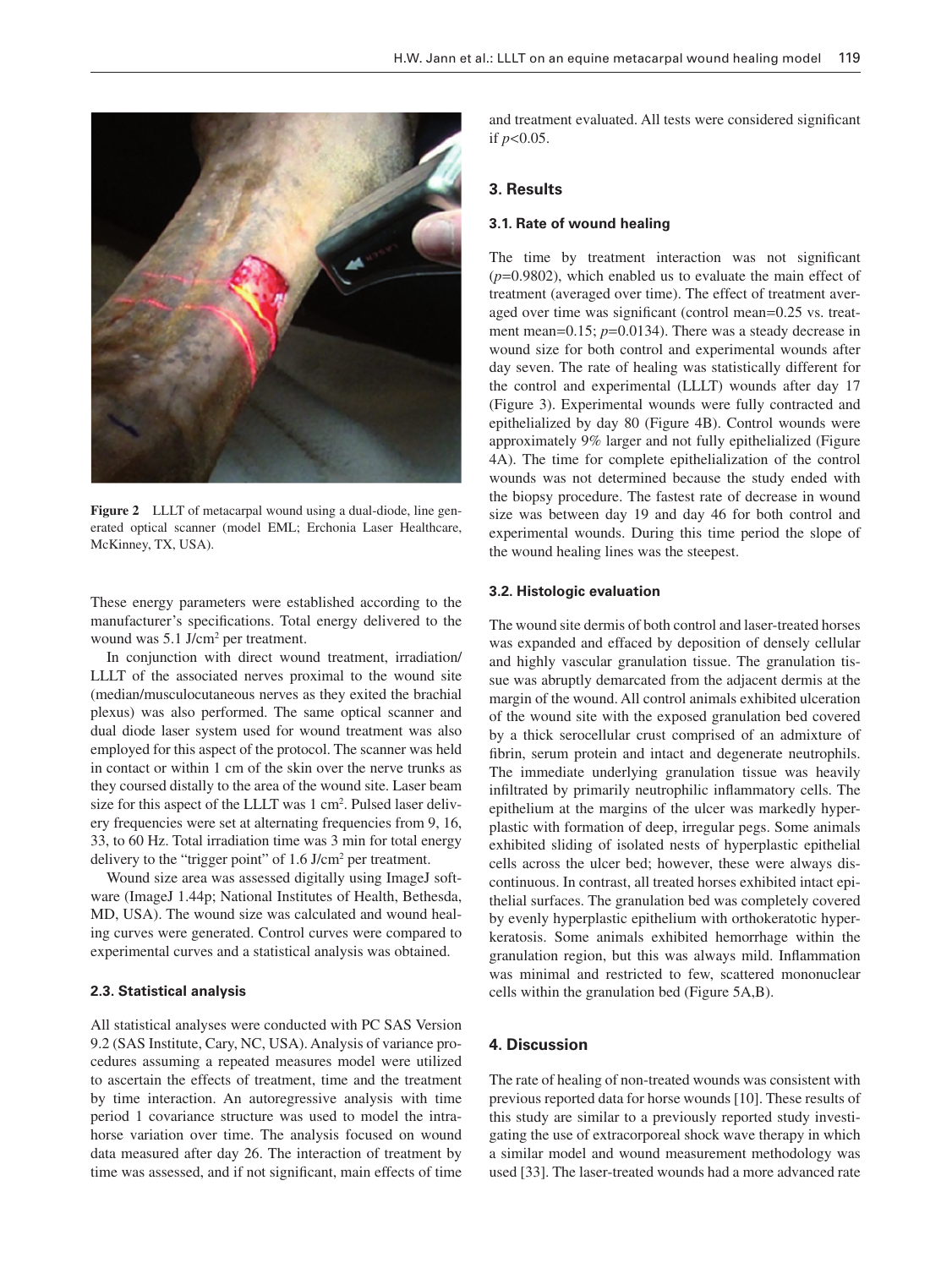

**Figure 3** Final graph of mean percentage of wound size vs. time (days) for control and laser-treated (LLLT) wounds.

of healing than non-treated wounds in this study and previously reported healing rates [10] . Our clinical impression was that the laser-treated wounds healed primarily by wound contraction in the manner previously reported for pony wounds [10]. A significant clinical observation was the absence of exuberant granulation tissue in the laser-treated wounds. The wound margins of the laser-treated wounds contracted and epithelialized and the overall contour of the wounds



Figure 4 Appearance of (A) control and (B) laser-treated wounds at day 80.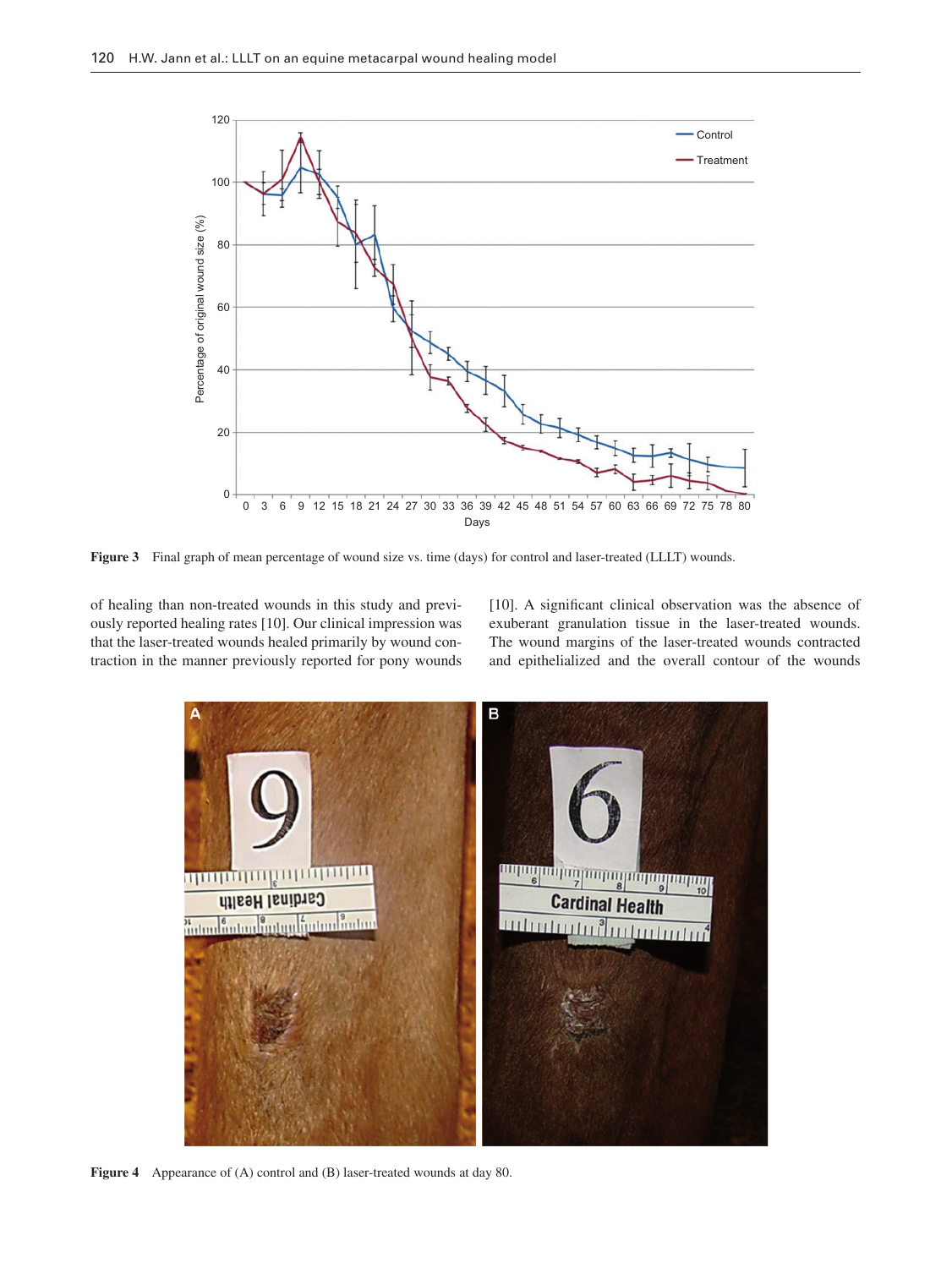

**Figure 5** Horse, skin. Hematoxylin and eosin stains. (A) Control horse skin exhibited ulcers over the granulation bed at the wound site. The ulcers were covered by serocellular crusts with epithelial hyperplasia at the margins (arrow). The underlying granulation bed was inflamed (neutrophilic). (B) The granulation bed at the wound site from treated horses was completely covered by evenly hyperplastic epithelium with orthokeratotic hyperkeratosis. Inflammation was minimal and characterized by few, evenly scattered macrophages and lymphocytes within the granulation bed.

remained flat and parallel to the surrounding epithelium. This is potentially clinically relevant because control of exuberant granulation tissue is a pivotal factor in management of equine wounds located in the distal limb.

 LLLT of the metacarpal wounds included direct wound treatment as specified, as well as LLLT of the associated nerves proximal to the wounds site. In this study, the LLLT device employed for direct wound treatment was also used for irradiation of the median/musculocutaneous nerves proximal to the wound site. Direct and nerve root irradiation as well as treatment of "trigger points," are frequently discussed in relation to complementary medicine techniques, namely "laser acupuncture". A complete discussion of that topic is beyond the scope of this paper. However, previous work has shown that both pain relief and enhanced wound healing can be initiated using direct and indirect LLLT effects on cellular activity. Direct cellular activation is postulated to lead to indirect activation of distant cells via secondary messengers (reactive oxygen species, lymphokines, cytokines, nitric oxide, and calcium) released by directly activated cells [12, 34, 35]. In this study, it was not possible to ascertain whether treatment of the nerves proximal to the wound site enhanced wound healing or alleviated potential discomfort at the wound site.

#### **5. Conclusion**

 LLLT had a positive effect on healing rate and healing characteristics of DLWs in horses.

#### **Acknowledgements**

 The authors would like to thank Jennifer Sisk-Miley, RVT, Chase Whitfield, DVM, Sarah Urban, Amber Burton, DVM, and Troye Myers, DVM for their technical assistance.

#### **References**

- [1] Huang YY, Chen AC, Carroll JD, Hamblin MR. Biphasic dose response in low level light therapy. Dose Response 2009;7(4):358 – 83.
- [2] Posten W, Wrone DA, Dover JS, Arndt KA, Silapunt S, Alam M. Low-level laser therapy for wound healing: Mechanism and efficacy. Dermatol Surg 2005;31(3):334-40.
- [3] Wilmink JM, van Weeren PR. Second-intention repair in the horse and pony and management of exuberant granulation tissue. Vet Clin North Am Equine Pract 2005;21(1):  $15 - 32.$
- [4] Hashimoto I, Nakanishi H, Shono Y, Toda M, Tsuda H, Arase S. Angiostatic effects of corticosteroid on wound healing of the rabbit ear. J Med Invest 2002;49(1-2):61-6.
- [5] Monteiro SO, Lepage OM, Theoret CL. Effects of platelet-rich plasma on the repair of wounds on the distal aspect of the forelimb in horses. Am J Vet Res 2009;70(2):277 – 82.
- [6] Howard RD, Stashak TS, Baxter GM. Evaluation of occlusive dressings for management of full-thickness excisional wounds on the distal portion of the limbs of horses. Am J Vet Res 1993;54(12):2150-4.
- [7] Bertone AL, Sullins KE, Stashak TS, Norrdin RW. Effect of wound location and the use of topical collagen gel on exuberant granulation tissue formation and wound healing in the horse and pony. Am J Vet Res 1985;46(7):1438-44.
- [8] Steel CM, Robertson ID, Thomas J, Yovich JV. Effect of topical rh-TGF-beta 1 on second intention wound healing in horses. Aust Vet J 1999;77(11):734-7.
- [9] Fretz PB, Martin GS, Jacobs KA, McIlwraith CW. Treatment of exuberant granulation tissue in the horse: evaluation of four methods. Vet Surg 1983;12(3):137-40.
- [10] Wilmink JM, van Weeren PR. Differences in wound healing between horses and ponies: application of research results to the clinical approach of equine wounds. Clin Tech Eq Pract 2004;3(2):123 – 33.
- [11] Demidova-Rice TN, Salomatina EV, Yaroslavsky AN, Herman IM, Hamblin MR. Low-level light stimulates excisional wound healing in mice. Lasers Surg Med 2007;39(9):706-15.